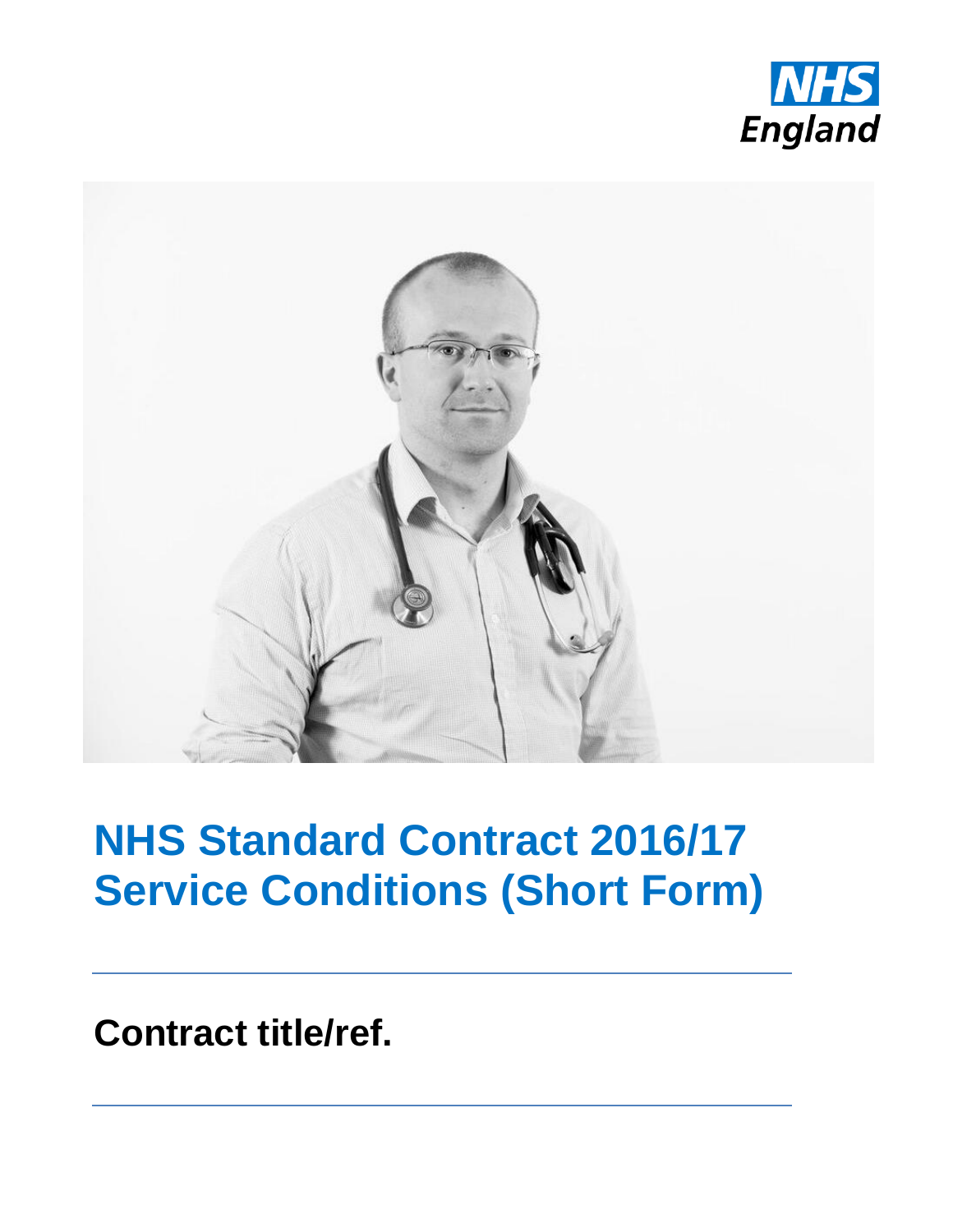## **NHS Standard Contract**

## **2016/17 Service Conditions (Shorter Form)**

First published: March 2016

Updated: 13 April 2016

This updated version, published on 13 April 2016, adds, 'the general element of' to SC36.17A.

Prepared by: NHS Standard Contract Team

nhscb.contractshelp@nhs.net

Publications Gateway Reference: 04980

Document Classification: **Official**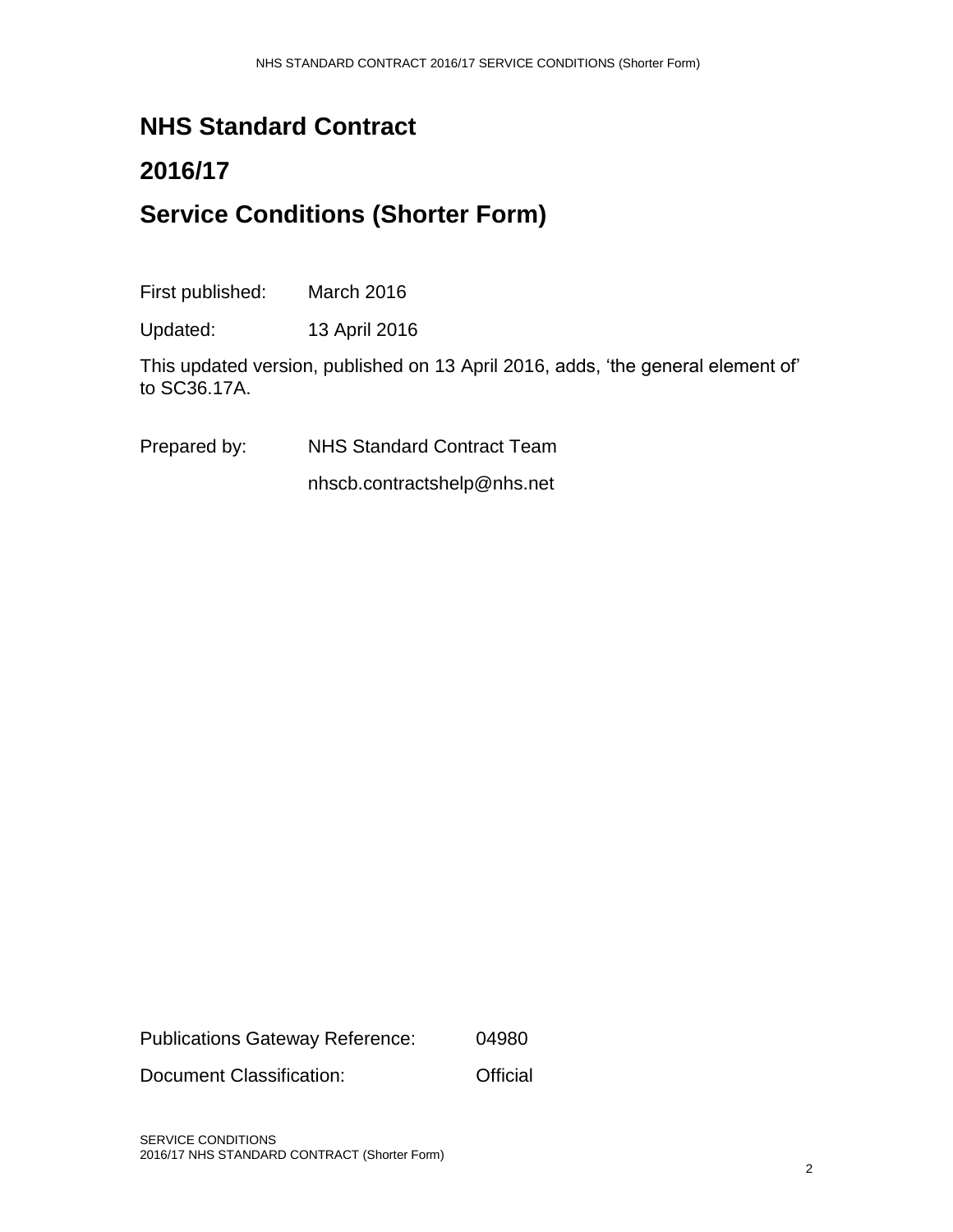| SC <sub>1</sub> | <b>Compliance with the Law and the NHS Constitution</b>                                                                                                                                                                                             |     |
|-----------------|-----------------------------------------------------------------------------------------------------------------------------------------------------------------------------------------------------------------------------------------------------|-----|
| 1.1.            | The Provider must provide the Services in accordance with the Fundamental Standards of<br>Care and the Service Specifications.                                                                                                                      | All |
| 1.2             | The Parties must perform their respective obligations under this Contract in accordance with:                                                                                                                                                       | All |
|                 | 1.2.1.<br>the terms of this Contract; and                                                                                                                                                                                                           |     |
|                 | 1.2.2. the Law; and                                                                                                                                                                                                                                 |     |
|                 | 1.2.3. Good Practice.                                                                                                                                                                                                                               |     |
|                 | The Provider must, when requested by the Co-ordinating Commissioner, provide evidence of<br>the development and updating of its clinical process and procedures to reflect Good Practice.                                                           |     |
| 1.3             | The Parties must abide by and promote awareness of the NHS Constitution, including the<br>rights and pledges set out in it. The Provider must ensure that all Sub-Contractors and all Staff<br>abide by the NHS Constitution.                       | All |
| SC <sub>2</sub> | <b>Regulatory Requirements</b>                                                                                                                                                                                                                      |     |
| 2.1             | The Provider must:                                                                                                                                                                                                                                  | All |
|                 | 2.1.1<br>comply, where applicable, with the registration and regulatory compliance guidance of<br>any relevant Regulatory or Supervisory Body, and with any requirements, standards<br>and recommendations issued from time to time by such a body; |     |
|                 | 2.1.2<br>consider and respond to the recommendations arising from any audit, Serious Incident<br>report or Patient Safety Incident report;                                                                                                          |     |
|                 | 2.1.3<br>comply with the standards and recommendations issued from time to time by any<br>relevant professional body and agreed in writing between the Co-ordinating<br>Commissioner and the Provider;                                              |     |
|                 | 2.1.4<br>comply, where applicable, with the recommendations contained in NICE Technology<br>Appraisals and have regard to other Guidance issued by NICE from time to time;                                                                          |     |
|                 | 2.1.5<br>respond to any reports and recommendations made by Local Healthwatch.                                                                                                                                                                      |     |
| SC <sub>3</sub> | <b>Service Standards</b>                                                                                                                                                                                                                            |     |
| 3.1             | The Provider must                                                                                                                                                                                                                                   | All |
|                 | 3.1.1<br>not breach the thresholds in respect of the Operational Standards, National Quality<br>Requirements and Local Quality Requirements; and                                                                                                    |     |
|                 | 3.1.2<br>ensure that Never Events do not occur.                                                                                                                                                                                                     |     |
| 3.2             | A failure by the Provider to comply with SC3.1 will be excused if it is directly attributable to or<br>caused by an act or omission of a Commissioner, but will not be excused if the failure was<br>caused primarily by an increase in Referrals.  | All |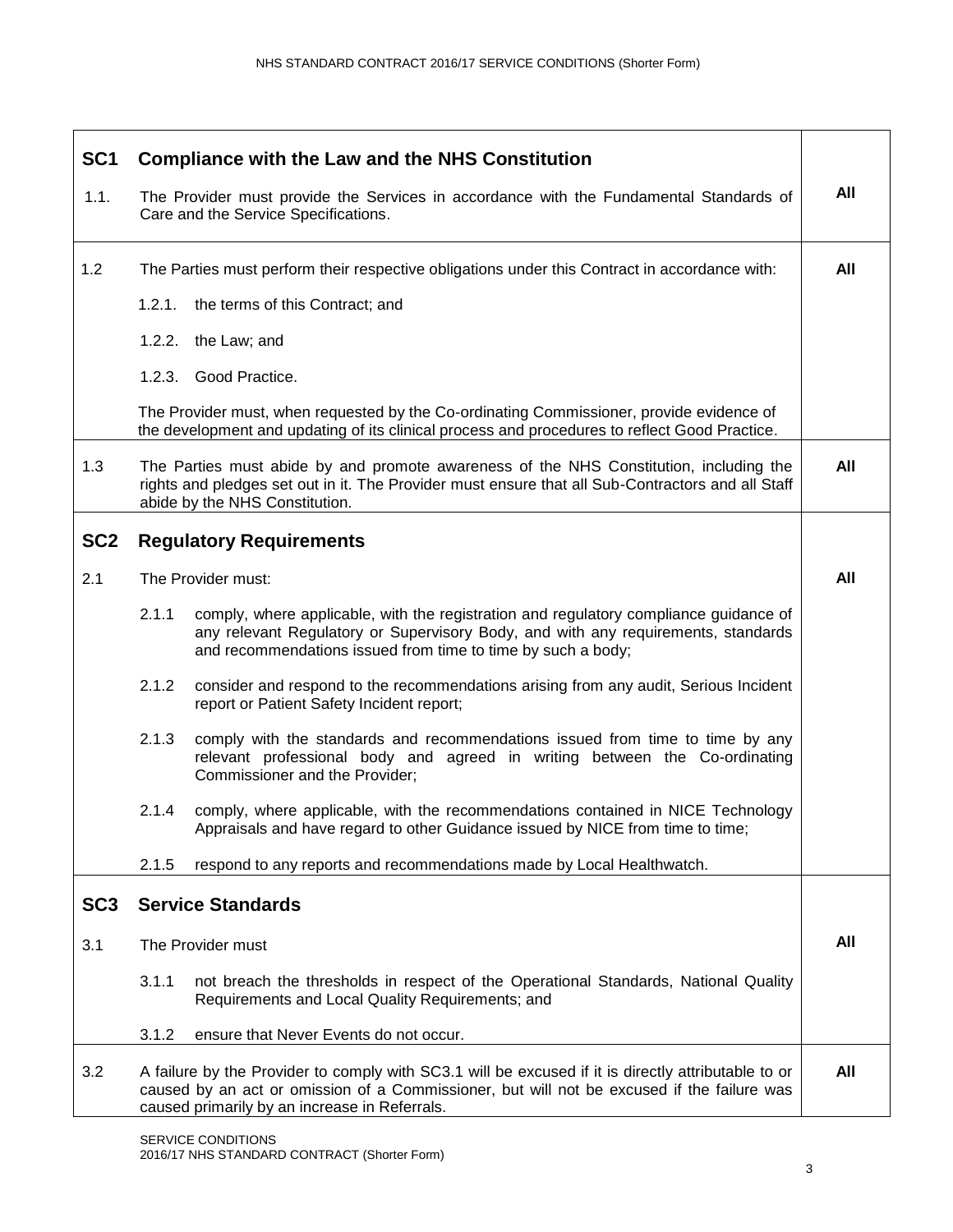| 3.3             | The Provider must continually review and evaluate the Services, must implement Lessons<br>Learned from those reviews and evaluations, from feedback, complaints, Patient Safety<br>Incidents, Never Events, and from Service User, Staff, GP and public involvement (including<br>the outcomes of Surveys).                                                                                                                                                                      | All                                 |
|-----------------|----------------------------------------------------------------------------------------------------------------------------------------------------------------------------------------------------------------------------------------------------------------------------------------------------------------------------------------------------------------------------------------------------------------------------------------------------------------------------------|-------------------------------------|
| SC4             | <b>Co-operation</b>                                                                                                                                                                                                                                                                                                                                                                                                                                                              |                                     |
| 4.1             | The Parties must at all times act in good faith towards each other and in the performance of<br>their respective obligations under this Contract. The Parties must co-operate and share<br>information with each other and with other commissioners and providers of health or social<br>care in respect of Service Users, in accordance with the Law and Good Practice, to facilitate<br>the delivery of co-ordinated and integrated services for the benefit of Service Users. | All                                 |
| SC <sub>5</sub> | <b>Commissioner Requested Services / Essential Services</b>                                                                                                                                                                                                                                                                                                                                                                                                                      |                                     |
| 5.1             | The Provider must comply with its obligations under Monitor's Licence (if required) in respect<br>of any Services designated as CRS by any Commissioner from time to time in accordance with<br>CRS Guidance.                                                                                                                                                                                                                                                                    | All                                 |
| 5.2             | The Provider must maintain its ability to provide, and must ensure that it is able to offer to the<br>Commissioners, the Essential Services.                                                                                                                                                                                                                                                                                                                                     | <b>Essential</b><br><b>Services</b> |
| 5.3             | The Provider must have and at all times maintain an up-to-date Essential Services Continuity<br>Plan. The Provider must, in consultation with the Co-ordinating Commissioner, implement the<br><b>Essential Services Continuity Plan as required:</b>                                                                                                                                                                                                                            | <b>Essential</b><br><b>Services</b> |
|                 | 5.3.1<br>if there is any interruption to or suspension of the Essential Services; or                                                                                                                                                                                                                                                                                                                                                                                             |                                     |
|                 | 5.3.2<br>on expiry or early termination of this Contract or of any Service.                                                                                                                                                                                                                                                                                                                                                                                                      |                                     |
| SC <sub>6</sub> | <b>Choice and Referral</b>                                                                                                                                                                                                                                                                                                                                                                                                                                                       |                                     |
| 6.1             | The Parties must comply with Guidance issued by the Department of Health, NHS England<br>and Monitor regarding patients' rights to choice of provider and/or consultant.                                                                                                                                                                                                                                                                                                         | All                                 |
| 6.2             | The Provider must accept any Referral of a Service User made in accordance with the Referral<br>processes or and clinical thresholds set out or referred to in this Contract and/or as otherwise<br>agreed between the Parties.                                                                                                                                                                                                                                                  | All                                 |
| 6.3             | The existence of this Contract does not entitle the Provider to accept referrals in respect of,<br>provide services to, nor to be paid for providing services to, individuals whose Responsible<br>Commissioner is not a Party to this Contract.                                                                                                                                                                                                                                 | All                                 |
| 6.4             | Except as permitted under the Service Specifications, the Provider must not carry out, nor refer<br>to another provider to carry out, any treatment or care that is unrelated to a Service User's<br>original Referral or presentation without the agreement of the Service User's GP.                                                                                                                                                                                           | All                                 |
| SC7             | <b>Intentionally Omitted</b>                                                                                                                                                                                                                                                                                                                                                                                                                                                     |                                     |
|                 |                                                                                                                                                                                                                                                                                                                                                                                                                                                                                  |                                     |
| SC <sub>8</sub> | <b>Making Every Contact Count</b>                                                                                                                                                                                                                                                                                                                                                                                                                                                |                                     |
| 8.1             | The Provider must develop and maintain an organisational plan to ensure that Staff use every                                                                                                                                                                                                                                                                                                                                                                                     | All                                 |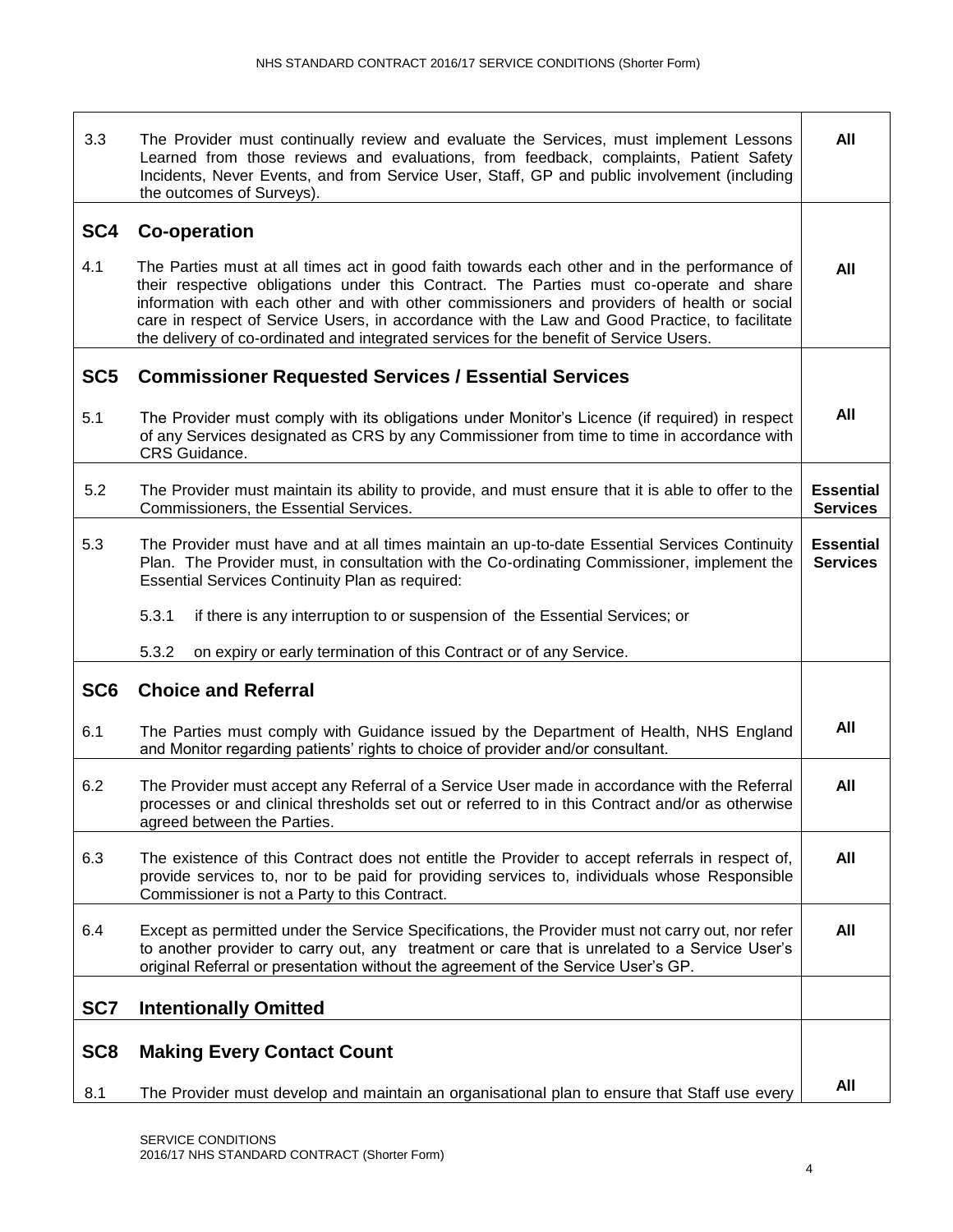|                 | contact that they have with Service Users and the public as an opportunity to maintain or<br>improve health and wellbeing, in accordance with the principles and using the tools comprised<br>in Making Every Contact Count Guidance.                                                                           |                            |
|-----------------|-----------------------------------------------------------------------------------------------------------------------------------------------------------------------------------------------------------------------------------------------------------------------------------------------------------------|----------------------------|
| SC <sub>9</sub> | <b>Intentionally Omitted</b>                                                                                                                                                                                                                                                                                    |                            |
|                 | SC10 Personalised Care Planning and Shared Decision-Making                                                                                                                                                                                                                                                      |                            |
| 10.1            | The Provider must comply with regulation 9 of the 2014 Regulations. The Provider must<br>employ Shared Decision-Making, and Patient Decision Aids relevant to the Services and<br>approved by the Co-ordinating Commissioner, in planning and reviewing the care or treatment<br>which a Service User receives. | All                        |
|                 | <b>SC11 Transfer of and Discharge from Care</b>                                                                                                                                                                                                                                                                 |                            |
| 11.1            | The Provider must comply with the Transfer of and Discharge from Care Protocols and all Law<br>and Guidance (including LD Guidance and Transfer and Discharge Guidance) relating to<br>transfer of and discharge from care.                                                                                     | All                        |
| 11.2            | The Provider must use its best efforts to avoid circumstances and transfers and/or discharges<br>likely to lead to emergency readmissions or recommencement of care.                                                                                                                                            | All                        |
| 11.3            | The Provider must issue the Discharge Summary to the Service User's GP and/or Referrer<br>and to any third party provider within the timescale, and in accordance with any other<br>requirements, set out in the relevant Transfer of and Discharge from Care Protocol.                                         | All<br>except<br><b>PT</b> |
|                 | SC12 Communicating With and Involving Service Users, Public and Staff                                                                                                                                                                                                                                           |                            |
| 12.1            | The Provider must ensure that all communications about a Service User's care with that<br>Service User (and, where appropriate, their Carer and/or Legal Guardian), their GP and other<br>providers are clear and timely. The Provider must comply with the Accessible Information<br>Standard.                 | All                        |
| 12.2            | The Provider must actively engage, liaise and communicate with Service Users (and, where<br>appropriate, their Carers and Legal Guardians), Staff, GPs and the public in an open and clear<br>manner in accordance with the Law and Good Practice, seeking their feedback whenever<br>practicable.              | All                        |
| 12.3            | The Provider must:                                                                                                                                                                                                                                                                                              | All                        |
|                 | 12.3.1<br>carry out the Friends and Family Test Surveys as required in accordance with FFT<br>Guidance, using all reasonable endeavours to maximise the number of responses<br>from Service Users;                                                                                                              |                            |
|                 | 12.3.2<br>carry out other Surveys as agreed with the Co-ordinating Commissioner from time to<br>time; and                                                                                                                                                                                                       |                            |
|                 | 12.3.3<br>provide a written report to the Co-ordinating Commissioner on the results of each<br>Survey.                                                                                                                                                                                                          |                            |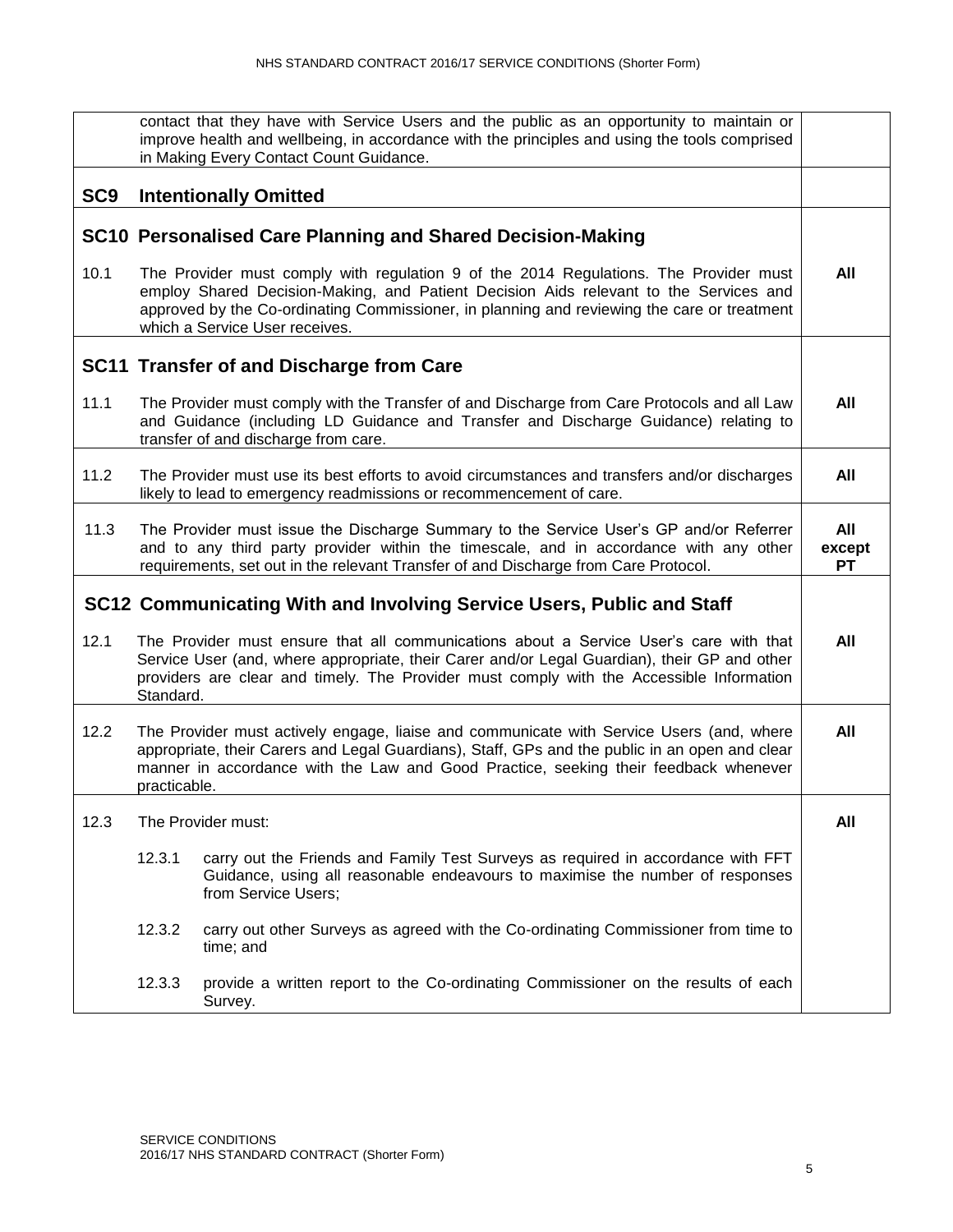| SC13 Equity of Access, Equality and Non-Discrimination                                                                                                                                                                                                                                                                                                                                  |           |
|-----------------------------------------------------------------------------------------------------------------------------------------------------------------------------------------------------------------------------------------------------------------------------------------------------------------------------------------------------------------------------------------|-----------|
| 13.1<br>The Parties must not discriminate between or against Service Users, Carers or Legal<br>Guardians on the grounds of age, disability, marriage or civil partnership, pregnancy or<br>maternity, race, religion or belief, sex, sexual orientation, gender reassignment, or any other<br>non-medical characteristics, except as permitted by Law.                                  | All       |
| 13.2<br>The Provider must provide appropriate assistance and make reasonable adjustments for<br>Service Users, Carers and Legal Guardians who do not speak, read or write English or who<br>have communication difficulties (including hearing, oral or learning impairments).                                                                                                          | All       |
| <b>SC14 Intentionally Omitted</b>                                                                                                                                                                                                                                                                                                                                                       |           |
| <b>SC15 Places of Safety</b>                                                                                                                                                                                                                                                                                                                                                            |           |
| 15.1<br>The Parties must have regard to the Mental Health Crisis Care Concordat and must reach<br>agreement on the identification of, and standards for operation of, Places of Safety in<br>accordance with the Law, the 1983 Act Code and Royal College of Psychiatrists Standards.                                                                                                   | <b>MH</b> |
| <b>SC16 Complaints</b>                                                                                                                                                                                                                                                                                                                                                                  |           |
| 16.1<br>The Commissioners and the Provider must each publish, maintain and operate a complaints<br>procedure in compliance with the Fundamental Standards and other Law and Guidance.                                                                                                                                                                                                   | All       |
| 16.2<br>The Provider must:                                                                                                                                                                                                                                                                                                                                                              |           |
| 16.2.1 provide clear information to Service Users, their Carers and representatives, and to the<br>public, displayed prominently in the Services Environment as appropriate, on how to<br>make a complaint or to provide other feedback and on how to contact<br>Local<br>Healthwatch; and                                                                                              | All       |
| 16.2.2 ensure that this information informs Service Users, their Carers and representatives, of<br>their legal rights under the NHS Constitution, how they can access independent<br>support to help make a complaint, and how they can take their complaint to the Health<br>Service Ombudsman should they remain unsatisfied with the handling of their<br>complaint by the Provider. |           |
| <b>SC17 Services Environment and Equipment</b>                                                                                                                                                                                                                                                                                                                                          |           |
| 17.1<br>The Provider must ensure that the Services Environment and the Equipment comply with the<br>Fundamental Standards of Care.                                                                                                                                                                                                                                                      | All       |
| 17.2<br>Unless stated otherwise in this Contract, the Provider must at its own cost provide all<br>Equipment necessary to provide the Services in accordance with the Law and any necessary<br>Consents.                                                                                                                                                                                | All       |
| 17.3<br>The Provider must ensure that all Staff using Equipment, and all Service Users and Carers<br>using Equipment independently as part of the Service User's care or treatment, have received<br>appropriate and adequate training and have been assessed as competent in the use of that<br>Equipment.                                                                             | All       |
| SC18 - SC20 Intentionally Omitted                                                                                                                                                                                                                                                                                                                                                       |           |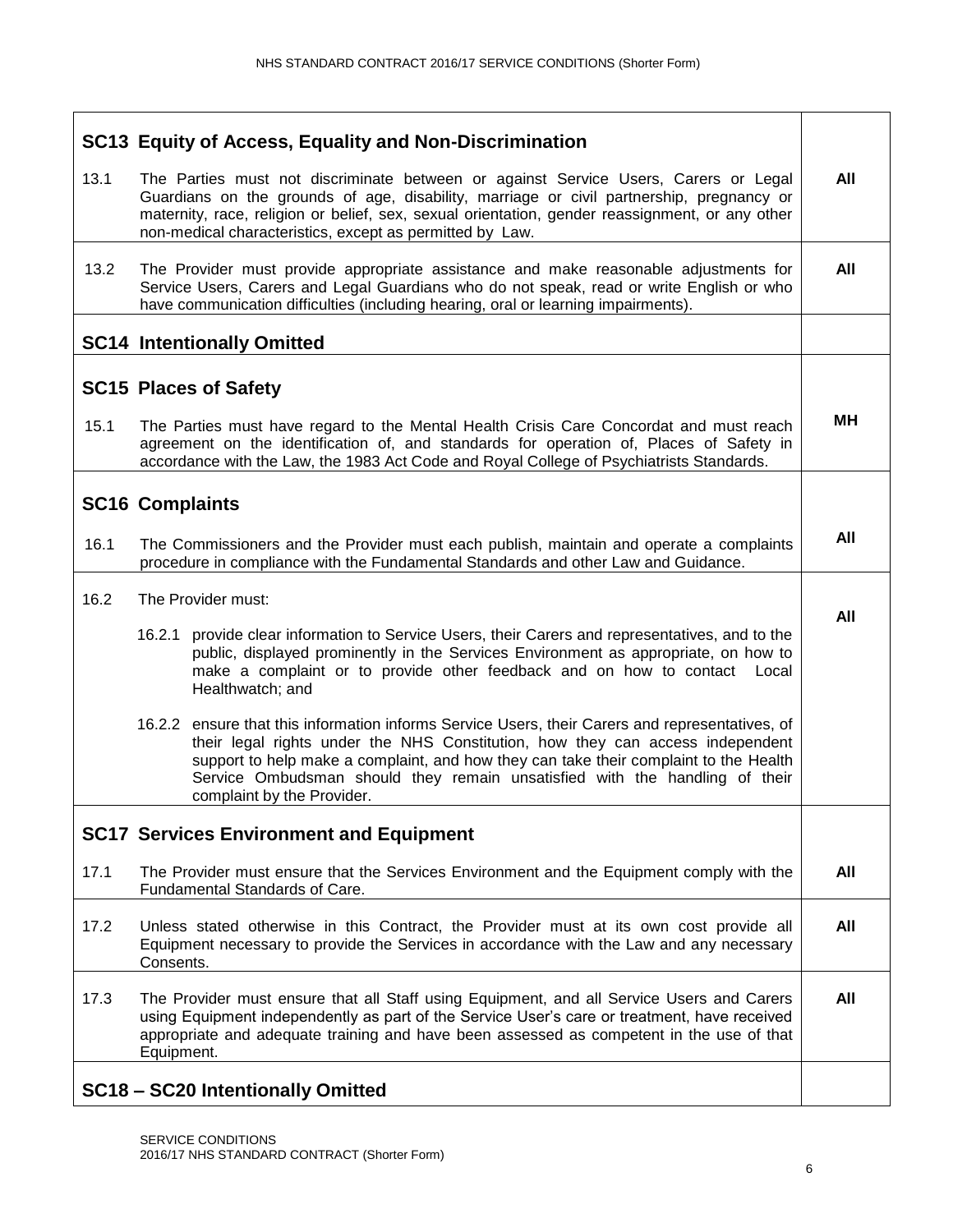|      | SC21 Antimicrobial Resistance and Healthcare Associated Infections                                                                                                                                                                                                                                                                                                                                 |     |
|------|----------------------------------------------------------------------------------------------------------------------------------------------------------------------------------------------------------------------------------------------------------------------------------------------------------------------------------------------------------------------------------------------------|-----|
| 21.1 | The Provider must comply with the Code of Practice on the Prevention and Control of<br>Infections.                                                                                                                                                                                                                                                                                                 | All |
|      | <b>SC22 Intentionally Omitted</b>                                                                                                                                                                                                                                                                                                                                                                  |     |
|      | <b>SC23 Service User Health Records</b>                                                                                                                                                                                                                                                                                                                                                            |     |
| 23.1 | The Provider must create and maintain Service User Health Records as appropriate for all<br>Service Users. The Provider must retain those records for the periods of time required by<br>Law and/or by national retention schedules published by the Department of Health or NHS<br>England or HSCIC, and then securely destroy them.                                                              | All |
| 23.2 | At a Commissioner's request, the Provider must promptly deliver to any third party provider of<br>healthcare or social care services nominated by that Commissioner a copy (or, at any time<br>following the expiry or termination of this Contract, the original) of the Service User Health<br>held by the Provider for any Service User for whom that Commissioner is<br>Record<br>responsible. | All |
| 23.3 | The Provider must give each Service User full and accurate information regarding their<br>treatment and must evidence that in writing in the relevant Service User Health Record.                                                                                                                                                                                                                  | All |
| 23.4 | Subject to and in accordance with Law and Guidance the Provider must                                                                                                                                                                                                                                                                                                                               | All |
|      | 23.4.1 ensure that the Service User Health Record includes the Service User's verified NHS<br>Number;                                                                                                                                                                                                                                                                                              |     |
|      | 23.4.2 use the NHS Number as the consistent identifier in all clinical correspondence (paper<br>or electronic) and in all information it processes in relation to the Service User; and                                                                                                                                                                                                            |     |
|      | 23.4.3 be able to use the NHS Number to identify all Activity relating to a Service User.                                                                                                                                                                                                                                                                                                          |     |
| 23.5 | The Commissioners must ensure that each Referrer (except a Service User presenting directly<br>to the Provider for assessment and/or treatment) uses the NHS Number as the consistent<br>identifier in all correspondence in relation to a Referral.                                                                                                                                               | All |
|      | <b>SC24 NHS Counter-Fraud and Security Management</b>                                                                                                                                                                                                                                                                                                                                              |     |
| 24.1 | The Provider must put in place and maintain appropriate arrangements to address security<br>management and counter-fraud issues, having regard to NHS Protect Standards.                                                                                                                                                                                                                           | All |
| 24.2 | The Provider (if it holds Monitor's Licence or is an NHS Trust) must take the necessary action<br>to meet NHS Protect Standards.                                                                                                                                                                                                                                                                   | All |
| 24.3 | The Provider must allow a person duly authorised to act on behalf of NHS Protect or on behalf<br>of any Commissioner to review security management and counter-fraud arrangements put in<br>place by the Provider. The Provider must implement any reasonable modifications to those<br>arrangements required by that person in order to meet the appropriate standards.                           | All |
| 24.4 | The Provider must, on becoming aware of any suspected or actual bribery, corruption or fraud,<br>security incident or security breach involving Staff, a Service User or public funds, promptly<br>report the matter to the Local Counter Fraud Specialist of the relevant NHS Body and to NHS                                                                                                     | All |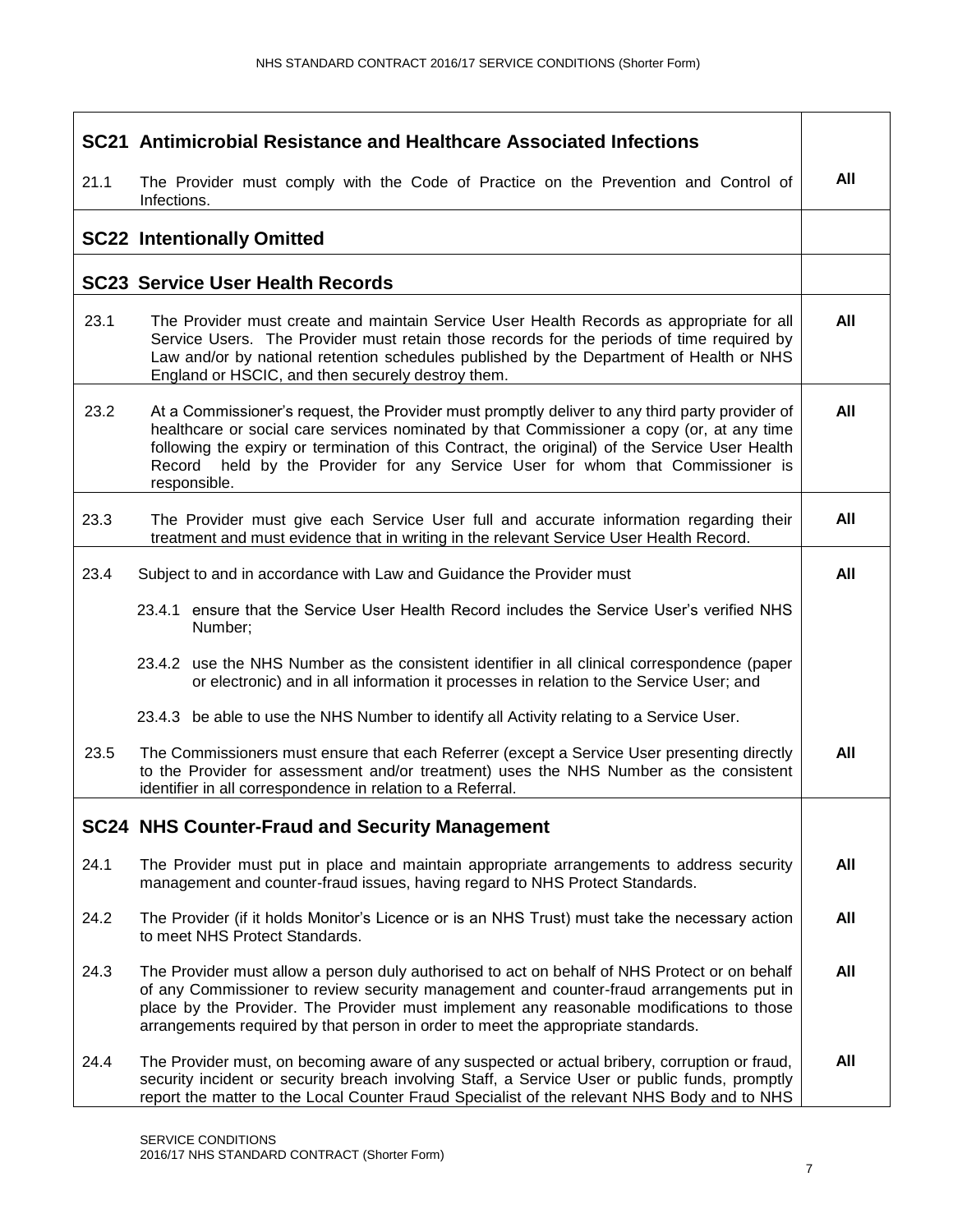|      | Protect.                                                                                                                                                                                                                                                                                                                                                                                                                                                         |     |
|------|------------------------------------------------------------------------------------------------------------------------------------------------------------------------------------------------------------------------------------------------------------------------------------------------------------------------------------------------------------------------------------------------------------------------------------------------------------------|-----|
|      | <b>SC25 Procedures and Protocols</b>                                                                                                                                                                                                                                                                                                                                                                                                                             |     |
| 25.1 | The Parties must comply with their respective obligations under any Other Local Agreements,<br>Policies and Procedures.                                                                                                                                                                                                                                                                                                                                          | All |
|      | SC26 - SC27 Intentionally Omitted                                                                                                                                                                                                                                                                                                                                                                                                                                |     |
|      | <b>SC28 Information Requirements</b>                                                                                                                                                                                                                                                                                                                                                                                                                             |     |
| 28.1 | The Provider must:                                                                                                                                                                                                                                                                                                                                                                                                                                               | All |
|      | 28.1.1 provide the information specified in and in accordance with this SC28 and Schedule<br>6A (Reporting Requirements);                                                                                                                                                                                                                                                                                                                                        |     |
|      | 28.1.2 where and to the extent applicable, conform to all NHS information standards notices<br>and information and data standards approved or published by or on behalf of SCCI,<br>the Secretary of State, NHS England or HSCIC, as appropriate;                                                                                                                                                                                                                |     |
|      | 28.1.3 implement any other datasets and information requirements agreed from time to time<br>between it and the Co-ordinating Commissioner;                                                                                                                                                                                                                                                                                                                      |     |
|      | 28.1.4 comply with Guidance issued by NHS England and HSCIC, and with the Law, in<br>relation to protection of patient identifiable data;                                                                                                                                                                                                                                                                                                                        |     |
|      | 28.1.5 subject to and in accordance with Law and Guidance and any relevant standards<br>issued by the Secretary of State, NHS England or HSCIC, use the Service User's<br>verified NHS Number as the consistent identifier of each record on all patient datasets;<br>and                                                                                                                                                                                        |     |
|      | comply with the Law and Guidance on the use and disclosure of personal confidential data for<br>other than direct care purposes.                                                                                                                                                                                                                                                                                                                                 |     |
| 28.2 | The Co-ordinating Commissioner may request from the Provider any information in addition to<br>that to be provided under SC28.1 which any Commissioner reasonably and lawfully requires in<br>relation to this Contract. The Provider must supply that information in a timely manner.                                                                                                                                                                           | All |
| 28.3 | The Co-ordinating Commissioner must act reasonably in requesting the Provider to provide<br>any information under this Contract, having regard to the burden which that request places on<br>the Provider, and may not require the Provider to supply any information to any Commissioner<br>locally for which that Commissioner cannot demonstrate purpose and value in connection with<br>the discharge of that Commissioner's statutory duties and functions. | All |
| 28.4 | The Provider and each Commissioner must ensure that any information provided to any other<br>Party in relation to this Contract is accurate and complete.                                                                                                                                                                                                                                                                                                        | All |
| 28.5 | The Provider must ensure that each dataset that it provides under this Contract contains the<br>ODS code and/or other appropriate identifier for the relevant Commissioner. The Parties must<br>have regard to Commissioner Assignment Methodology Guidance and Who Pays? Guidance<br>when determining the correct Commissioner code in activity datasets.                                                                                                       | All |
| 28.6 | The Parties must comply with Guidance relating to clinical coding published by the NHS<br>Classifications Service and with the definitions of Activity maintained under the NHS Data<br>Model and Dictionary.                                                                                                                                                                                                                                                    | All |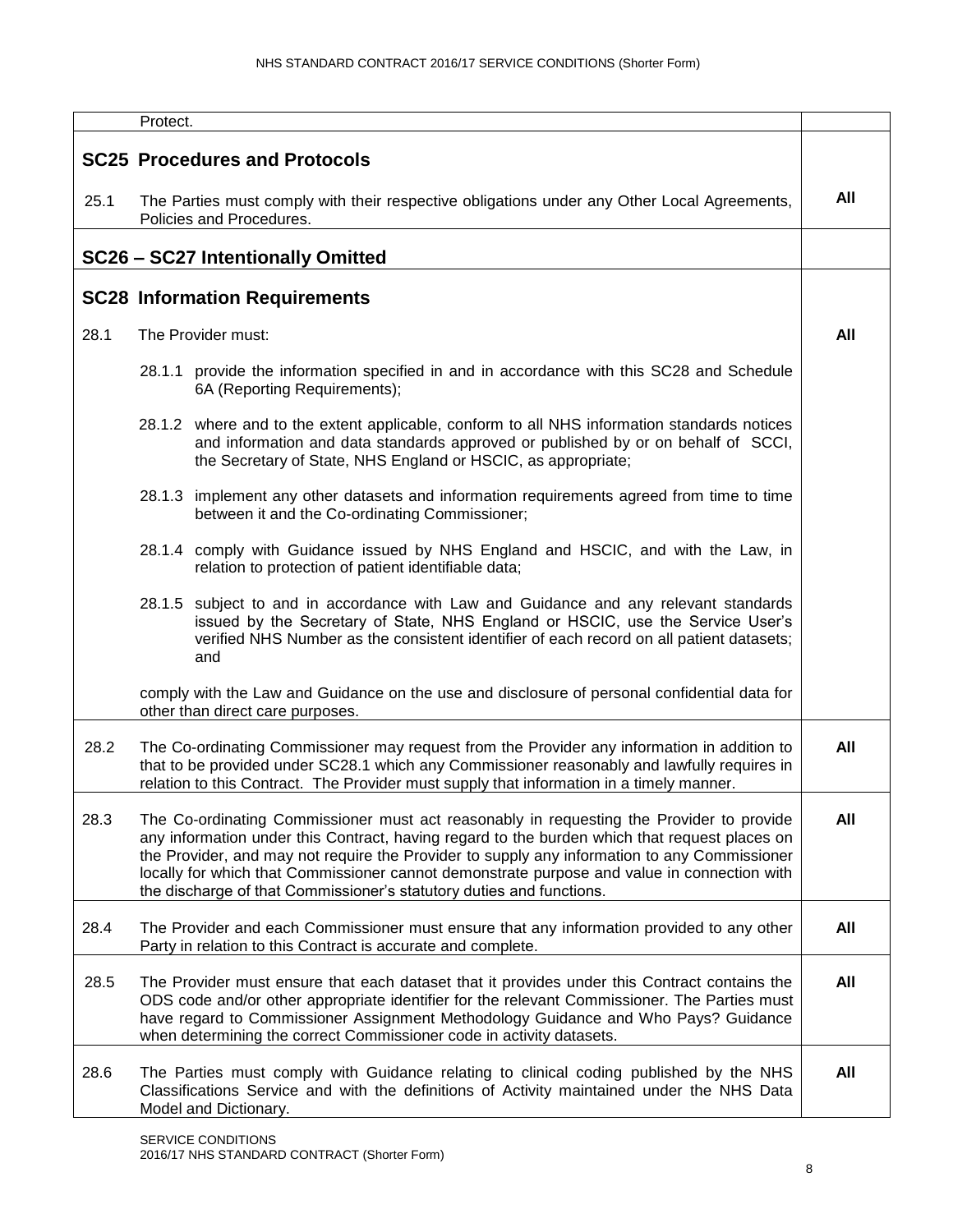|      | <b>SC29 Managing Activity and Referrals</b>                                                                                                                                                                                                                                                             |     |
|------|---------------------------------------------------------------------------------------------------------------------------------------------------------------------------------------------------------------------------------------------------------------------------------------------------------|-----|
| 29.1 | The Commissioners must use all reasonable endeavours to procure that that all Referrers<br>adhere to Referral processes and clinical thresholds set out or referred to in this Contract<br>and/or as otherwise agreed between the Parties.                                                              | All |
| 29.2 | The Provider must comply with and use all reasonable endeavours to manage Activity in<br>accordance with Referral processes and clinical thresholds set out or referred to in this<br>Contract and/or as otherwise agreed between the Parties.                                                          | All |
| 29.3 | Before the start of each Contract Year, the Parties may agree an Indicative Activity Plan<br>specifying the threshold for each activity (and those agreed thresholds may be zero).                                                                                                                      | All |
| 29.4 | The Provider must submit an Activity and Finance Report to the Co-ordinating Commissioner<br>in accordance with Schedule 6A (Reporting Requirements).                                                                                                                                                   | All |
| 29.5 | The Co-ordinating Commissioner and the Provider will monitor actual Activity reported in each<br>Activity and Finance Report in respect of each Commissioner against the thresholds set out in<br>any agreed Indicative Activity Plan, any previous Activity and Finance Reports and generally.         | All |
| 29.6 | Each Party must notify the other(s) as soon as reasonably practicable after becoming aware of<br>any unexpected or unusual patterns of Referrals and/or Activity specifying the nature of the<br>unexpected pattern and their initial opinion as to its likely cause.                                   | All |
| 29.7 | The Parties must meet to discuss any notice given under SC29.6 as soon as reasonably<br>practicable and must seek to agree any actions required of any Party in response to the<br>circumstances identified.                                                                                            | All |
|      | SC30 Emergency Preparedness, Resilience and Response                                                                                                                                                                                                                                                    |     |
| 30.1 | The Provider must comply with EPRR Guidance if and when applicable. The Provider must<br>identify and have in place an Accountable Emergency Officer.                                                                                                                                                   | All |
| 30.2 | The Provider must notify the Co-ordinating Commissioner as soon as reasonably practicable<br>and in any event no later than 5 Operational Days following:                                                                                                                                               | All |
|      | 30.2.1 the activation of its Incident Response Plan and/or Business Continuity Plan; or                                                                                                                                                                                                                 |     |
|      | 30.2.2 any risk or any actual disruption to CRS or Essential Services.                                                                                                                                                                                                                                  |     |
| 30.3 | The Provider must at the request of the Co-ordinating Commissioner provide whatever support<br>and assistance may reasonably be required by the Commissioners and/or NHS England<br>and/or Public Health England in response to any national, regional or local public health<br>emergency or incident. | All |
|      | <b>SC31 Intentionally Omitted</b>                                                                                                                                                                                                                                                                       |     |
|      | <b>SC32 Safeguarding and Mental Capacity</b>                                                                                                                                                                                                                                                            |     |
| 32.1 | The Provider must ensure that Service Users are protected from abuse and improper<br>treatment in accordance with the Law, and must take appropriate action to respond to any<br>allegation of abuse.                                                                                                   | All |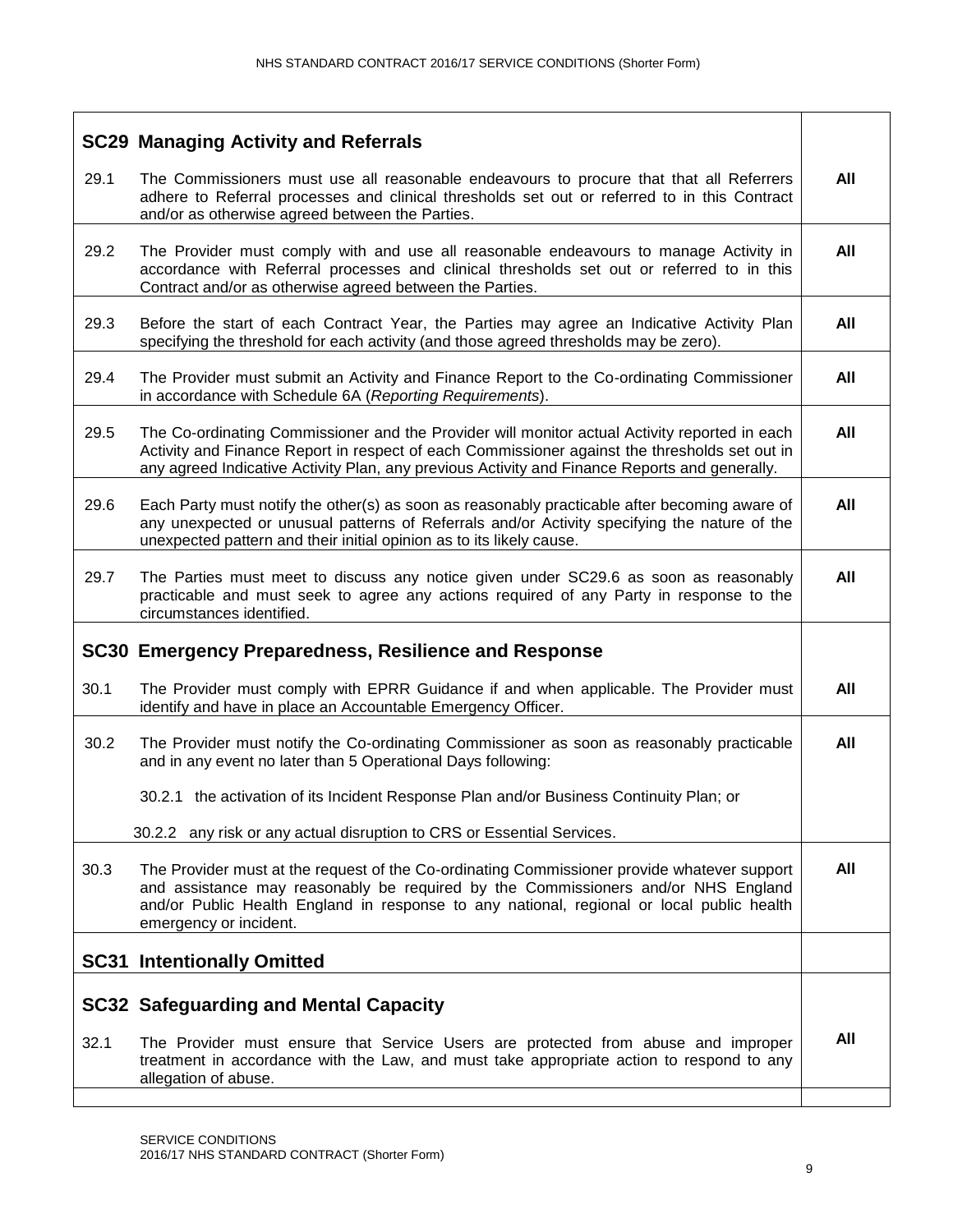| 32.2 | The Provider must nominate:                                                                                                                                                                                                                                                                                                                                      | All |
|------|------------------------------------------------------------------------------------------------------------------------------------------------------------------------------------------------------------------------------------------------------------------------------------------------------------------------------------------------------------------|-----|
|      | 32.2.1 a Safeguarding Lead and a named professional for safeguarding children, in<br>accordance with Safeguarding Guidance;                                                                                                                                                                                                                                      |     |
|      | 32.2.2 a Child Sexual Exploitation Lead; and                                                                                                                                                                                                                                                                                                                     |     |
|      | 32.2.3 a Mental Capacity and Deprivation of Liberty Lead,                                                                                                                                                                                                                                                                                                        |     |
|      | and must ensure that the Co-ordinating Commissioner is kept informed at all times of the<br>identity of the persons holding those positions.                                                                                                                                                                                                                     |     |
| 32.3 | The Provider must comply with the requirements and principles in relation to the safeguarding<br>of children and adults, including in relation to deprivation of liberty safeguards and child sexual<br>exploitation, set out or referred to in Law and Guidance (including Safeguarding Guidance and<br>Child Sexual Exploitation Guidance).                    | All |
| 32.4 | The Provider has adopted and must comply with the Safeguarding Policies and MCA Policies.<br>The Provider has ensured and must at all times ensure that the Safeguarding Policies and<br>MCA Policies reflect and comply with:                                                                                                                                   | All |
|      | 32.4.1 Law and Guidance;                                                                                                                                                                                                                                                                                                                                         |     |
|      | 32.4.2 the local multi-agency policies and any Commissioner safeguarding and MCA<br>requirements.                                                                                                                                                                                                                                                                |     |
| 32.5 | The Provider must implement comprehensive programmes for safeguarding and MCA training<br>for all relevant Staff and must have regard to Safeguarding Training Guidance.                                                                                                                                                                                         | All |
|      | <b>SC33 Incidents Requiring Reporting</b>                                                                                                                                                                                                                                                                                                                        |     |
|      |                                                                                                                                                                                                                                                                                                                                                                  |     |
| 33.1 | The Provider must notify deaths, Serious Incidents and other incidents to CQC, and to any<br>relevant Regulatory or Supervisory Body or other official body, in accordance with Good<br>Practice, Law and Guidance.                                                                                                                                              | All |
| 33.2 | The Provider must comply with the NHS Serious Incident Framework and the Never Events<br>Policy Framework, and must report all Serious Incidents and Never Events in accordance with<br>the requirements of those Frameworks.                                                                                                                                    | All |
| 33.3 | The Parties must comply with their respective obligations in relation to deaths and other<br>incidents in connection with the Services under Schedule 6C (Incidents Requiring Reporting<br>Procedure) and under Schedule 6A (Reporting Requirements).                                                                                                            | All |
| 33.4 | If a notification the Provider gives to any relevant Regulatory or Supervisory Body directly or<br>indirectly concerns any Service User, the Provider must send a copy of it to the relevant<br>Commissioner, in accordance with the timescales set out in Schedule 6C (Incidents Requiring<br>Reporting Procedure) and in Schedule 6A (Reporting Requirements). | All |
| 33.5 | The Commissioners may (subject to Law) use any information provided by the Provider under<br>this SC33, Schedule 6C (Incidents Requiring Reporting Procedure) and Schedule 6A<br>(Reporting Requirements) in any report which they make in connection with Serious Incidents.                                                                                    | All |
|      | <b>SC34 Care of Dying People</b>                                                                                                                                                                                                                                                                                                                                 |     |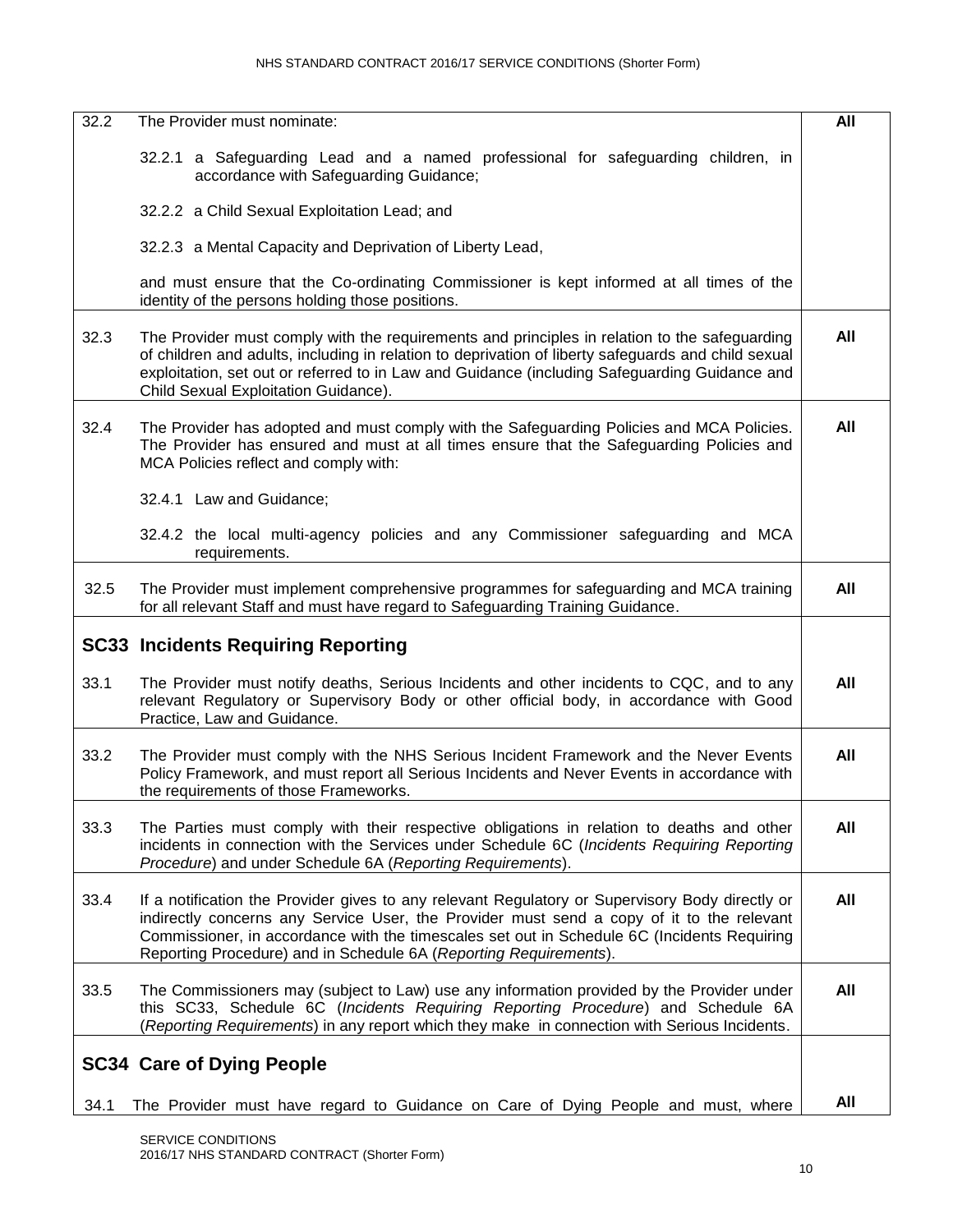|      | applicable, comply with ISN 1580 (Palliative Care Co-ordination: Core Content) and the<br>associated EPACCS IT System Requirements to ensure implementation of interoperable<br>solutions.                                                                                                                                                                                                                                                                                                                                                                                                   |     |
|------|----------------------------------------------------------------------------------------------------------------------------------------------------------------------------------------------------------------------------------------------------------------------------------------------------------------------------------------------------------------------------------------------------------------------------------------------------------------------------------------------------------------------------------------------------------------------------------------------|-----|
|      | <b>SC35 Duty of Candour</b>                                                                                                                                                                                                                                                                                                                                                                                                                                                                                                                                                                  |     |
| 35.1 | The Provider must act in an open and transparent way with Relevant Persons in relation to<br>Services provided to Service Users.                                                                                                                                                                                                                                                                                                                                                                                                                                                             | All |
| 35.2 | The Provider must, where applicable, comply with its obligations under regulation 20 of the<br>2014 Regulations in respect of any Notifiable Safety Incident.                                                                                                                                                                                                                                                                                                                                                                                                                                | All |
|      | <b>SC36 Payment Terms</b>                                                                                                                                                                                                                                                                                                                                                                                                                                                                                                                                                                    |     |
| 36.1 | Subject to any express provision of this Contract to the contrary, each Commissioner must pay<br>the Provider in accordance with the National Tariff, to the extent applicable, for all Services<br>that the Provider delivers to it in accordance with this Contract.                                                                                                                                                                                                                                                                                                                       | All |
| 36.2 | The Prices payable by the Commissioners under this Contract will be the Local Price for the<br>relevant Contract Year, as set out in Schedule 3A (Local Prices).                                                                                                                                                                                                                                                                                                                                                                                                                             | All |
|      | <b>Local Prices</b>                                                                                                                                                                                                                                                                                                                                                                                                                                                                                                                                                                          |     |
| 36.3 | The Co-ordinating Commissioner and the Provider have agreed and set out in Schedule 3A<br>(Local Prices) the mechanism by which that Local Price is to be adjusted with effect from the<br>start of each Contract Year. The Parties must in any event have regard to the efficiency and<br>uplift factors set out in the National Tariff where applicable.                                                                                                                                                                                                                                   | All |
| 36.4 | Any Local Price must be determined and agreed in accordance with the rules set out in the<br>National Tariff.                                                                                                                                                                                                                                                                                                                                                                                                                                                                                | All |
| 36.5 | The Co-ordinating Commissioner and the Provider must apply annually any adjustment<br>mechanism agreed and documented in Schedule 3A (Local Prices). Where no adjustment<br>mechanism has been agreed, the Co-ordinating Commissioner and the Provider must review<br>and agree before the start of each Contract Year the Local Price to apply to the following<br>Contract Year, having regard to the efficiency and uplift factors set out in the National Tariff<br>where applicable. In either case the Local Price as adjusted or agreed will apply to the<br>following Contract Year. | All |
| 36.6 | If the Co-ordinating Commissioner and the Provider fail to review or agree any Local Price for<br>the following Contract Year by the date 2 months before the start of that Contract Year, or<br>there is a dispute as to the application of any agreed adjustment mechanism, either may refer<br>the matter to Dispute Resolution for escalated negotiation and then (failing agreement)<br>mediation.                                                                                                                                                                                      | All |
| 36.7 | If on or following completion of the mediation process the Co-ordinating Commissioner and the<br>Provider still cannot agree any Local Price for the following Contract Year, within 10<br>Operational Days of completion of the mediation process either the Co-ordinating<br>Commissioner or the Provider may terminate the affected Services by giving the other not less<br>than 6 months' written notice.                                                                                                                                                                               | All |
| 36.8 | If any Local Price has not been agreed or determined in accordance with SC36.5 and 36.6<br>before the start of a Contract Year then the Local Price will be that which applied for the<br>previous Contract Year increased or decreased in accordance with the efficiency and uplift<br>factors set out in the National Tariff. The application of these prices will not affect the right to                                                                                                                                                                                                 | All |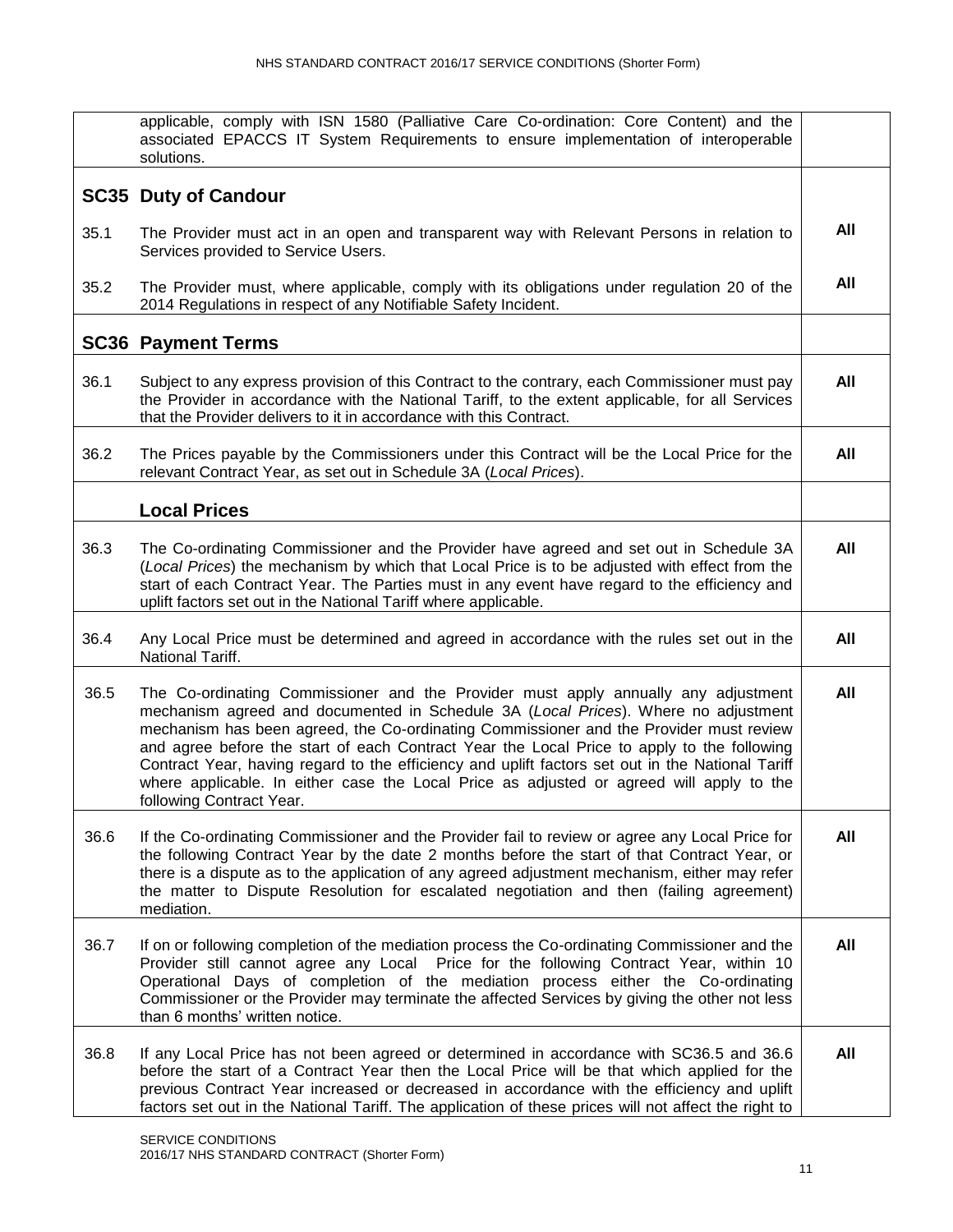|       | terminate this Contract as a result of non-agreement of a Local Prices under SC36.7.                                                                                                                                                                                                                                                                                                                                                                                                                                                                                                                                                                                                                                                             |                          |
|-------|--------------------------------------------------------------------------------------------------------------------------------------------------------------------------------------------------------------------------------------------------------------------------------------------------------------------------------------------------------------------------------------------------------------------------------------------------------------------------------------------------------------------------------------------------------------------------------------------------------------------------------------------------------------------------------------------------------------------------------------------------|--------------------------|
| 36.9  | All Local Prices and any annual adjustment mechanism agreed in respect of them must be<br>recorded in Schedule 3A (Local Prices). Where the Co-ordinating Commissioner and the<br>Provider have agreed to depart from an applicable national currency that agreement must be<br>submitted by the Co-ordinating Commissioner to Monitor in accordance with the National<br>Tariff.                                                                                                                                                                                                                                                                                                                                                                | All                      |
|       | Payment where the Parties have agreed an Expected Annual Contract<br>Value                                                                                                                                                                                                                                                                                                                                                                                                                                                                                                                                                                                                                                                                       |                          |
| 36.10 | Each Commissioner must make payments on account to the Provider in accordance with the<br>provisions of SC36.11 or if applicable SC36.12 and 36.13.                                                                                                                                                                                                                                                                                                                                                                                                                                                                                                                                                                                              | <b>EACV</b><br>agreed    |
| 36.11 | The Provider must supply to each Commissioner a monthly invoice at least 10 Operational<br>Days before the first day of each Quarter, setting out the amount to be paid by that<br>Commissioner for that month. The amount to be paid will be one twelfth of the individual<br>Expected Annual Contract Value for the Commissioner. Subject to receipt of the invoice, on<br>the first day of each month beginning on or after the Service Commencement Date each<br>Commissioner must pay that amount to the Provider.                                                                                                                                                                                                                          | <b>EACV</b><br>agreed    |
| 36.12 | In order to confirm the actual sums payable for Services delivered, the Provider must provide a<br>separate reconciliation account for each Commissioner for each month showing the aggregate<br>and a breakdown of the Prices for all Services delivered and completed in that month. Each<br>reconciliation account must be based on the information submitted by the Provider to the Co-<br>ordinating Commissioner under SC28 (Information Requirements) and must be sent by the<br>Provider to the relevant Commissioner (or, where payments are to be aggregated, to the Co-<br>ordinating Commissioner) within 25 Operational Days after the end of the month to which it<br>relates.                                                     | <b>EACV</b><br>agreed    |
|       | 36.13 For the avoidance of doubt, there will be no reconciliation in relation to Block Arrangements.                                                                                                                                                                                                                                                                                                                                                                                                                                                                                                                                                                                                                                             | <b>EACV</b><br>agreed    |
| 36.14 | Each Commissioner must either agree the reconciliation account produced in accordance with<br>SC36.12 or wholly or partially contest the reconciliation account in accordance with SC36.24.<br>No Commissioner may unreasonably withhold or delay its agreement to a reconciliation<br>account.                                                                                                                                                                                                                                                                                                                                                                                                                                                  | <b>EACV</b><br>agreed    |
| 36.15 | A Commissioner's agreement of a reconciliation account (or where agreed in part in relation to<br>that part) will trigger a reconciliation payment by the relevant Commissioner (or, where<br>payments are to be aggregated, by the Co-ordinating Commissioner) to the Provider or by the<br>Provider to the relevant Commissioner (or, where payments are to be aggregated, to the Co-<br>ordinating Commissioner), as appropriate. The Provider must provide to the Commissioner (or<br>the Co-ordinating Commissioner) an invoice or credit note (as appropriate) within 5<br>Operational Days of that agreement and payment must be made within 10 Operational Days<br>following the receipt of the invoice or the issue of the credit note. | <b>EACV</b><br>agreed    |
|       | Payment where the Parties have not agreed an Expected Annual Contract<br><b>Value in relation to any Services</b>                                                                                                                                                                                                                                                                                                                                                                                                                                                                                                                                                                                                                                |                          |
| 36.16 | In respect of Services for which the Parties have not agreed an Expected Annual Contract<br>Value, the Provider must issue an invoice within 15 Operational Days after the end of each<br>month to each Commissioner (or, where payments are to be aggregated, to the Co-ordinating<br>Commissioner) in respect of Services provided to that Commissioner in that month. Subject to<br>SC36.24 the Commissioner (or, where payments are to be aggregated, the Co-ordinating                                                                                                                                                                                                                                                                      | <b>No EACV</b><br>agreed |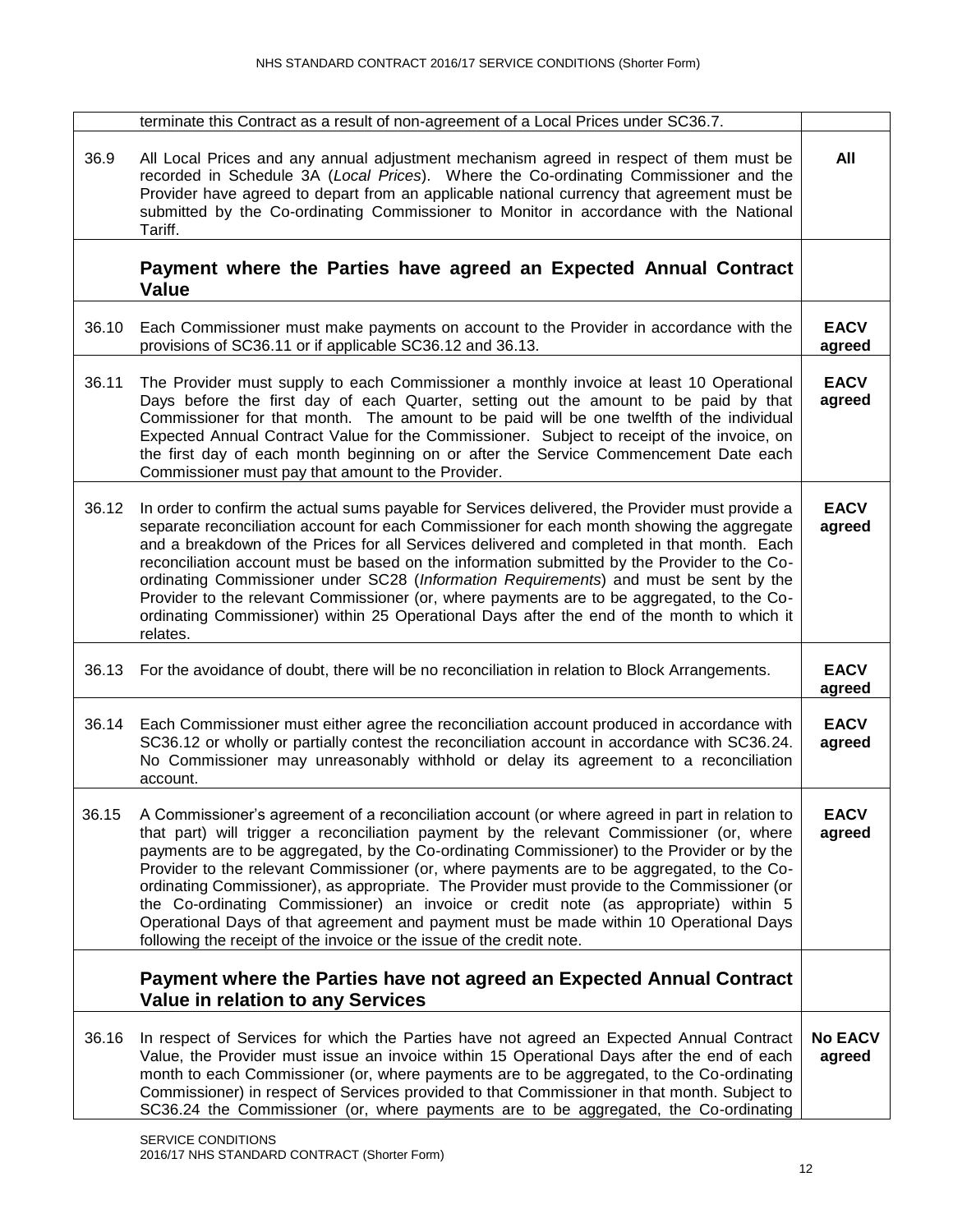|       | Commissioner) must settle each invoice within 10 Operational Days of receipt of the invoice.                                                                                                                                                                                                                                                                                                                                                                                                                                                                                                                                                                                |     |
|-------|-----------------------------------------------------------------------------------------------------------------------------------------------------------------------------------------------------------------------------------------------------------------------------------------------------------------------------------------------------------------------------------------------------------------------------------------------------------------------------------------------------------------------------------------------------------------------------------------------------------------------------------------------------------------------------|-----|
|       | <b>National Quality Requirements and Local Quality Requirements</b>                                                                                                                                                                                                                                                                                                                                                                                                                                                                                                                                                                                                         |     |
| 36.17 | Subject to SC36.17A, if the Provider breaches any of the thresholds in respect of the<br>Operational Standards, the National Quality Requirements or the Local Quality Requirements<br>the Provider must repay to the relevant Commissioner or the relevant Commissioner must<br>deduct from payments due to the Provider (as appropriate), the relevant sums as determined<br>in accordance with Schedule 4A (Operational Standards and National Quality Requirements)<br>and/or Schedule 4C (Local Quality Requirements). The sums repaid or deducted under this<br>SC36.17 in respect of any Quarter will not in any event exceed 2.5% of the Actual Quarterly<br>Value. | All |
|       | 36.17A If the Provider has been granted access to the general element of the Sustainability and<br>Transformation Fund, and has, as a condition of access:                                                                                                                                                                                                                                                                                                                                                                                                                                                                                                                  | All |
|       | 36.17A.1<br>agreed with the national teams of Monitor/NHSTDA (as appropriate) and NHS<br>England an overall financial control total and other associated conditions; and                                                                                                                                                                                                                                                                                                                                                                                                                                                                                                    |     |
|       | 36.17A.2 (where required by those bodies):                                                                                                                                                                                                                                                                                                                                                                                                                                                                                                                                                                                                                                  |     |
|       | 36.17A2.1<br>agreed with those bodies and with the Commissioners specific<br>performance trajectories to be achieved during the Contract Year 1<br>April 2016 to 31 March 2017 (as set out in an SDIP contained or<br>referred to in Schedule 2G (Other Local Agreements, Policies and<br>Procedures));and/or                                                                                                                                                                                                                                                                                                                                                               |     |
|       | 36.17A2.2 submitted to those bodies assurance statements setting out<br>commitments on performance against specific Operational Standards<br>and National Quality Requirements to be achieved during the Contract<br>Year 1 April 2016 to 31 March 2017 which have been accepted by<br>those bodies (as set out in an SDIP contained or referred to in<br>Schedule 2G (Other Local Agreements, Policies and Procedures)),                                                                                                                                                                                                                                                   |     |
|       | no repayment will be required to be made, nor any deduction made, in relation to any breach<br>of any threshold which occurs during that Contract Year in respect of any Operational<br>Standard shown in bold italics in Schedule 4A (Operational Standards and National Quality<br>Requirements).                                                                                                                                                                                                                                                                                                                                                                         |     |
|       | <b>Never Events</b>                                                                                                                                                                                                                                                                                                                                                                                                                                                                                                                                                                                                                                                         |     |
| 36.18 | If a Never Event occurs, the relevant Commissioner may deduct from payments due to the<br>Provider, in accordance with Never Events Policy Framework, a sum equal to the costs to that<br>Commissioner of the procedure or episode (or, where these cannot be accurately established,<br>£2,000) plus any additional charges incurred by that Commissioner (whether under this<br>Contract or otherwise) for any corrective procedure or necessary care in consequence of the<br>Never Event.                                                                                                                                                                               | All |
|       | <b>Statutory and Other Charges</b>                                                                                                                                                                                                                                                                                                                                                                                                                                                                                                                                                                                                                                          |     |
| 36.19 | Where applicable, the Provider must administer all statutory benefits to which the Service User<br>is entitled and within a maximum of 20 Operational Days following receipt of an appropriate<br>invoice the relevant Commissioner must reimburse the Provider any statutory benefits correctly<br>administered.                                                                                                                                                                                                                                                                                                                                                           | All |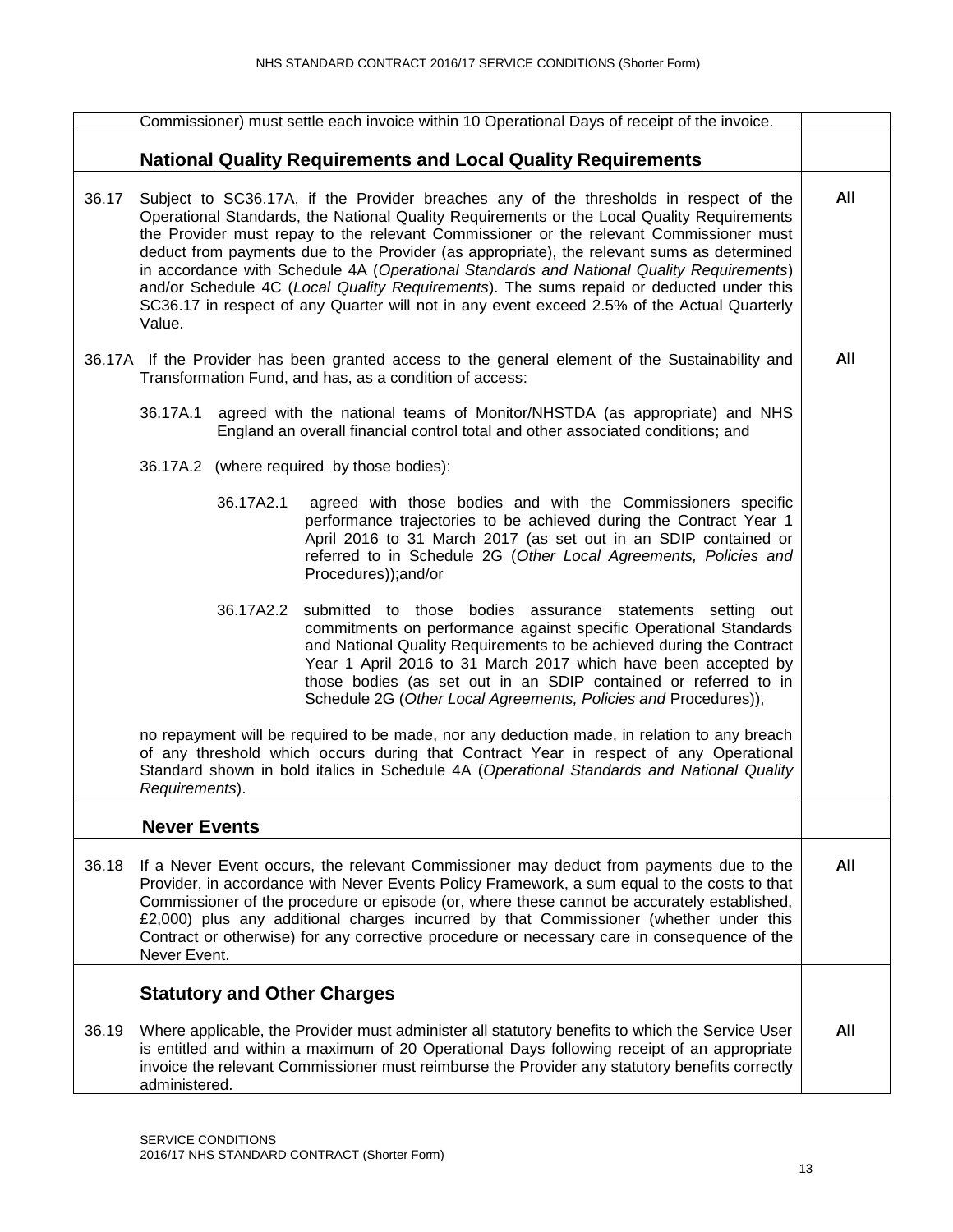36.20 The Provider must administer and collect all statutory charges which the Service User is liable to pay and which may lawfully be made in relation to the provision of the Services, and must account to whoever the Co-ordinating Commissioner reasonably directs in respect of those charges. 36.21 The Parties acknowledge the requirements and intent of the Overseas Visitor Charging Regulations and Overseas Visitor Charging Guidance, and accordingly: 36.21.1 the Provider must comply with all applicable Law and Guidance (including the Overseas Visitor Charging Regulations, the Overseas Visitor Charging Guidance and the Who Pays? Guidance) in relation to the identification of and collection of charges from Chargeable Overseas Visitors, including the reporting of unpaid NHS debts in respect of Services provided to non-EEA national Chargeable Visitors to the Department of Health; 36.21.2 if the Provider has failed to take all reasonable steps to: 36.21.2.1 identify a Chargeable Overseas Visitor; or 36.21.2.2 recover charges from the Chargeable Overseas Visitor or other person liable to pay charges in respect of that Chargeable Overseas Visitor under the Overseas Visitor Charging Regulations, no Commissioner will be liable to make any payment to the Provider in respect of any Services delivered to that Chargeable Overseas Visitor and where such a payment has been made the Provider must refund it to the relevant Commissioner; 36.21.3 (subject to SC36.21.2) each Commissioner must pay the Provider, in accordance with all applicable Law and Guidance (including the Overseas Visitor Charging Regulations, Overseas Visitor Charging Guidance and Who Pays? Guidance), the appropriate contribution on account for all Services delivered by the Provider in accordance with this Contract to any Chargeable Overseas Visitor in respect of whom that Commissioner is the Responsible Commissioner; 36.21.4 the Provider must refund to the relevant Commissioner any such contribution on account if and to the extent that charges are collected from a Chargeable Overseas Visitor or other person liable to pay charges in respect of that Chargeable Overseas Visitor, in accordance with all applicable Law and Guidance (including Overseas Visitor Charging Regulations, Overseas Visitor Charging Guidance and the Who Pays? Guidance); 36.21.5 the Provider must make full use of existing mechanisms designed to increase the rates of recovery of the cost of Services provided to overseas visitors insured by another EEA state, including the EEA reporting portal for EHIC and S2 activity; and 36.21.6 each Commissioner must pay the Provider, in accordance with all applicable Law and Guidance (including Overseas Visitor Charging Regulations, Overseas Visitor Charging Guidance and the Who Pays? Guidance), the appropriate sum for all Services delivered by the Provider to any overseas visitor in respect of whom that Commissioner is the Responsible Commissioner and which have been reported through the EEA reporting portal. **All All** 36.22 In its performance of this Contract the Provider must not provide or offer to a Service User any clinical or medical services for which any charges would be payable by the Service User **All**

except in accordance with this Contract, the Law and/or Guidance.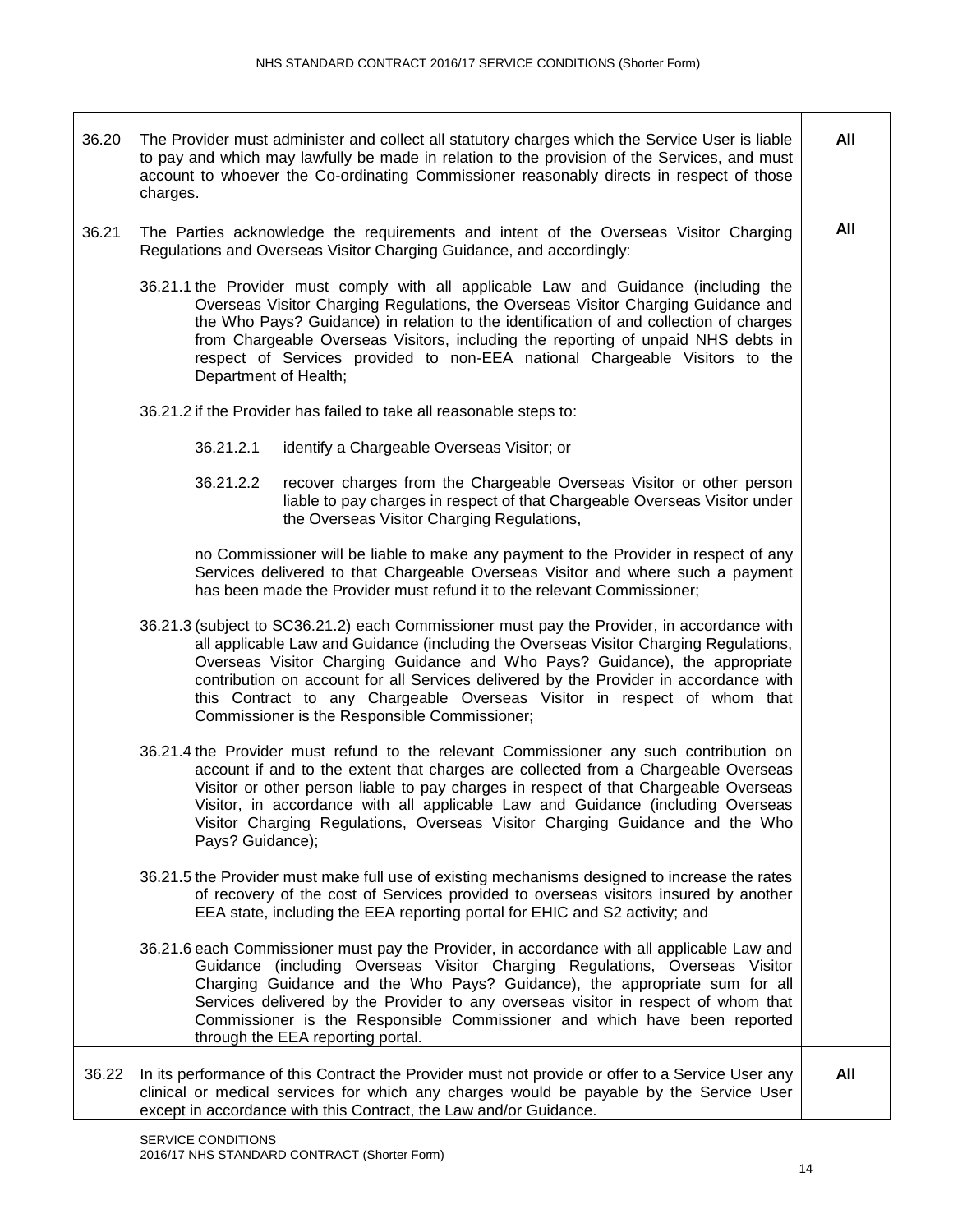|       | <b>VAT</b>                                                                                                                                                                                                                                                                                                                                                                                                                                                                                                                        |     |
|-------|-----------------------------------------------------------------------------------------------------------------------------------------------------------------------------------------------------------------------------------------------------------------------------------------------------------------------------------------------------------------------------------------------------------------------------------------------------------------------------------------------------------------------------------|-----|
| 36.23 | Payment is exclusive of any applicable VAT for which the Commissioners will be additionally<br>liable to pay the Provider upon receipt of a valid tax invoice at the prevailing rate in force from<br>time to time.                                                                                                                                                                                                                                                                                                               | All |
|       | <b>Contested Payments</b>                                                                                                                                                                                                                                                                                                                                                                                                                                                                                                         |     |
| 36.24 | If a Party contests all or any part of any payment calculated in accordance with this SC36:                                                                                                                                                                                                                                                                                                                                                                                                                                       | All |
|       | 36.24.1 the contesting Party must (as appropriate):                                                                                                                                                                                                                                                                                                                                                                                                                                                                               |     |
|       | 36.24.1.1 within 5 Operational Days of the receipt of a reconciliation account in<br>accordance with SC36.12; or                                                                                                                                                                                                                                                                                                                                                                                                                  |     |
|       | 36.24.1.2 within 5 Operational Days of the receipt by that Party of an invoice in<br>accordance with SC36.11 or 36.16,                                                                                                                                                                                                                                                                                                                                                                                                            |     |
|       | notify the other Party or Parties, setting out in reasonable detail the reasons for<br>contesting that account or invoice (as applicable), and in particular identifying which<br>elements are contested and which are not contested; and                                                                                                                                                                                                                                                                                         |     |
|       | 36.24.2 any uncontested amount must be paid in accordance with this Contract by the Party<br>from whom it is due; and                                                                                                                                                                                                                                                                                                                                                                                                             |     |
|       | 36.24.3 if the matter has not been resolved within 20 Operational Days of the date of<br>notification under SC36.24.1, the contesting Party must refer the matter to Dispute<br>Resolution,                                                                                                                                                                                                                                                                                                                                       |     |
|       | and following the resolution of any Dispute referred to Dispute Resolution in accordance with<br>this SC36.24, insofar as any amount shall be agreed or determined to be payable the Provider<br>must immediately issue an invoice or credit note (as appropriate) for such amount. Any sum<br>due must be paid immediately together with interest calculated in accordance with SC36.25.<br>For the purposes of SC36.25 the date the amount was due will be the date it would have been<br>due had the amount not been disputed. |     |
|       | <b>Interest on Late Payments</b>                                                                                                                                                                                                                                                                                                                                                                                                                                                                                                  |     |
| 36.25 | Subject to any express provision of this Contract to the contrary (including without limitation the<br>Withholding and Retention of Payment Provisions), each Party will be entitled, in addition to<br>any other right or remedy, to receive Interest on any payment not made from the day after the<br>date on which payment was due up to and including the date of payment.                                                                                                                                                   | All |
|       | <b>Set Off</b>                                                                                                                                                                                                                                                                                                                                                                                                                                                                                                                    |     |
| 36.26 | Whenever any sum is due from one Party to another as a consequence of reconciliation under<br>this SC36 or Dispute Resolution or otherwise, the Party due to be paid that sum may deduct it<br>from any amount that it is due to pay the other, provided that it has given 5 Operational Days'<br>notice of its intention to do so.                                                                                                                                                                                               | All |
|       | <b>Invoice Validation</b>                                                                                                                                                                                                                                                                                                                                                                                                                                                                                                         |     |
| 36.27 | The Parties must comply with Law and Guidance (including Who Pays? Guidance and Invoice                                                                                                                                                                                                                                                                                                                                                                                                                                           | All |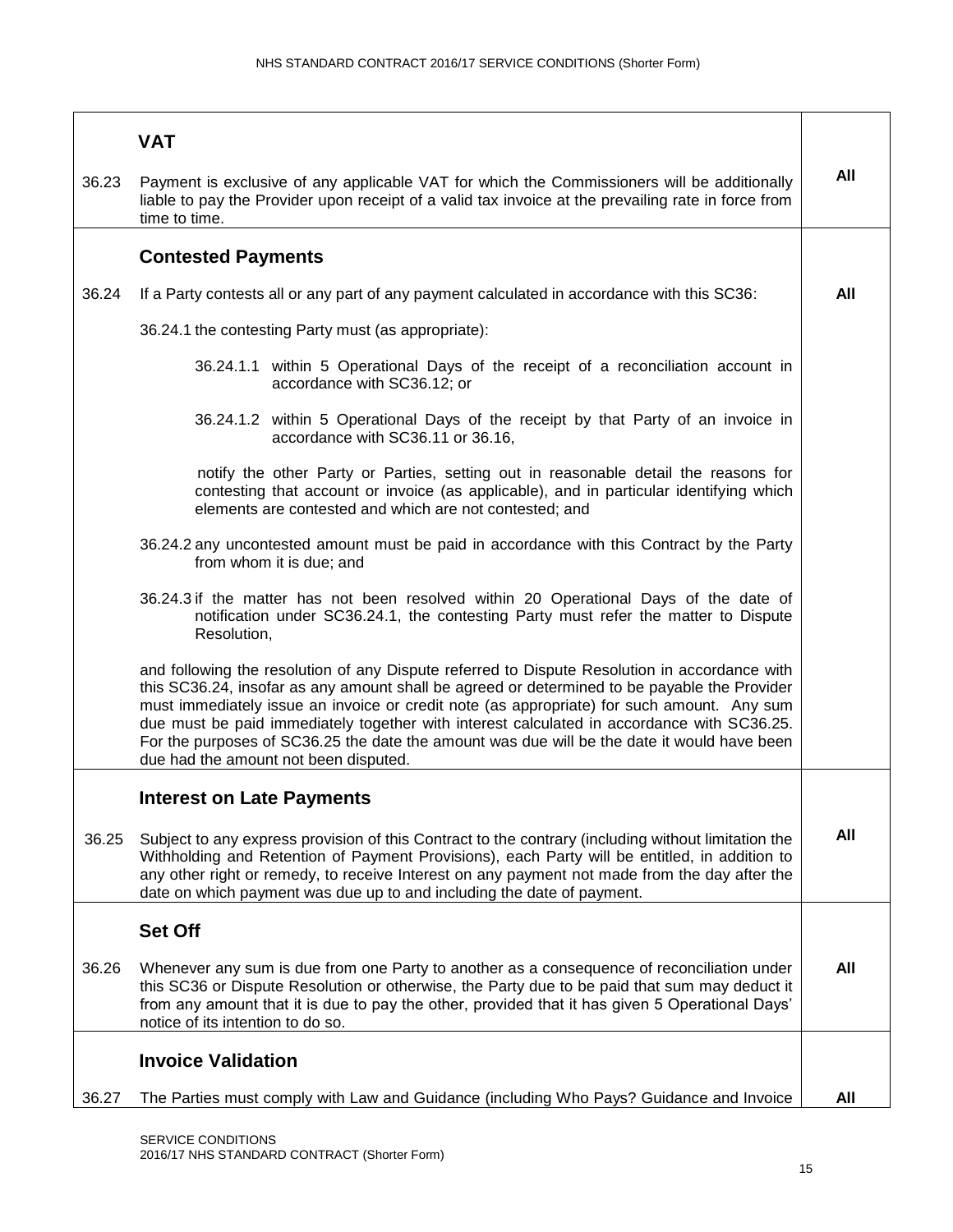|       |                                                                                                                                                                                                           | Validation Guidance) in respect of the use of data in the preparation and validation of invoices.                                                                                                                                                                                                                                                                                                                              |     |
|-------|-----------------------------------------------------------------------------------------------------------------------------------------------------------------------------------------------------------|--------------------------------------------------------------------------------------------------------------------------------------------------------------------------------------------------------------------------------------------------------------------------------------------------------------------------------------------------------------------------------------------------------------------------------|-----|
|       |                                                                                                                                                                                                           | <b>Submission of Invoices</b>                                                                                                                                                                                                                                                                                                                                                                                                  |     |
| 36.28 | invoicing system.                                                                                                                                                                                         | The Provider must use all reasonable endeavours to submit all invoices via the e-Invoicing<br>Platform in accordance with e-Invoicing Guidance or via an alternative PEPPOL-compliant e-                                                                                                                                                                                                                                       | All |
|       |                                                                                                                                                                                                           | <b>QUALITY REQUIREMENTS AND INCENTIVE SCHEMES</b>                                                                                                                                                                                                                                                                                                                                                                              |     |
|       |                                                                                                                                                                                                           | <b>SC37 Local Quality Requirements</b>                                                                                                                                                                                                                                                                                                                                                                                         |     |
| 37.1  |                                                                                                                                                                                                           | The Parties must comply with their duties under the Law to improve the quality of clinical<br>and/or care services for Service Users.                                                                                                                                                                                                                                                                                          | All |
| 37.2  |                                                                                                                                                                                                           | Nothing in this Contract is intended to prevent this Contract from setting higher quality<br>requirements than those laid down under Monitor's Licence (if any) or required by any relevant<br>Regulatory or Supervisory Body.                                                                                                                                                                                                 | All |
| 37.3  |                                                                                                                                                                                                           | Before the start of each Contract Year, the Co-ordinating Commissioner and the Provider will<br>agree the Local Quality Requirements that are to apply in respect of that Contract Year. In<br>order to secure continual improvement in the quality of the Services, those Local Quality<br>Requirements must not, except in exceptional circumstances, be lower or less onerous than<br>those for the previous Contract Year. | All |
|       |                                                                                                                                                                                                           | <b>SC38 Commissioning for Quality and Innovation (CQUIN)</b>                                                                                                                                                                                                                                                                                                                                                                   |     |
| 38.1  | Where and as required by CQUIN Guidance, the Parties must implement a performance<br>incentive scheme in accordance with CQUIN Guidance for each Contract Year or the<br>appropriate part of it.          |                                                                                                                                                                                                                                                                                                                                                                                                                                | All |
| 38.2  | If the Provider has satisfied a CQUIN Indicator a CQUIN Payment calculated in accordance<br>with CQUIN Guidance will be payable by the Commissioners to the Provider in accordance<br>with CQUIN Table 1. |                                                                                                                                                                                                                                                                                                                                                                                                                                |     |
|       |                                                                                                                                                                                                           | <b>CQUIN Performance Report</b>                                                                                                                                                                                                                                                                                                                                                                                                |     |
| 38.3  |                                                                                                                                                                                                           | The Provider must submit to the Co-ordinating Commissioner a CQUIN Performance Report at<br>the frequency and otherwise in accordance with the National Requirements Reported Locally.<br>The Co-ordinating commissioner may raise with the Provider any queries it has on the content<br>of any CQUIN Performance Report.                                                                                                     | All |
|       |                                                                                                                                                                                                           | <b>CQUIN Account</b>                                                                                                                                                                                                                                                                                                                                                                                                           |     |
| 38.4  |                                                                                                                                                                                                           | Within 20 Operational Days following the latest of:                                                                                                                                                                                                                                                                                                                                                                            | All |
|       | 38.4.1                                                                                                                                                                                                    | the end of the Contract Year; and                                                                                                                                                                                                                                                                                                                                                                                              |     |
|       | 38.4.2                                                                                                                                                                                                    | the agreement of the final reconciliation account under SC36 (Payment Terms);<br>and                                                                                                                                                                                                                                                                                                                                           |     |
|       | 38.4.3                                                                                                                                                                                                    | the agreement or resolution of all CQUIN Performance Reports in respect of that<br>Contract Year,                                                                                                                                                                                                                                                                                                                              |     |